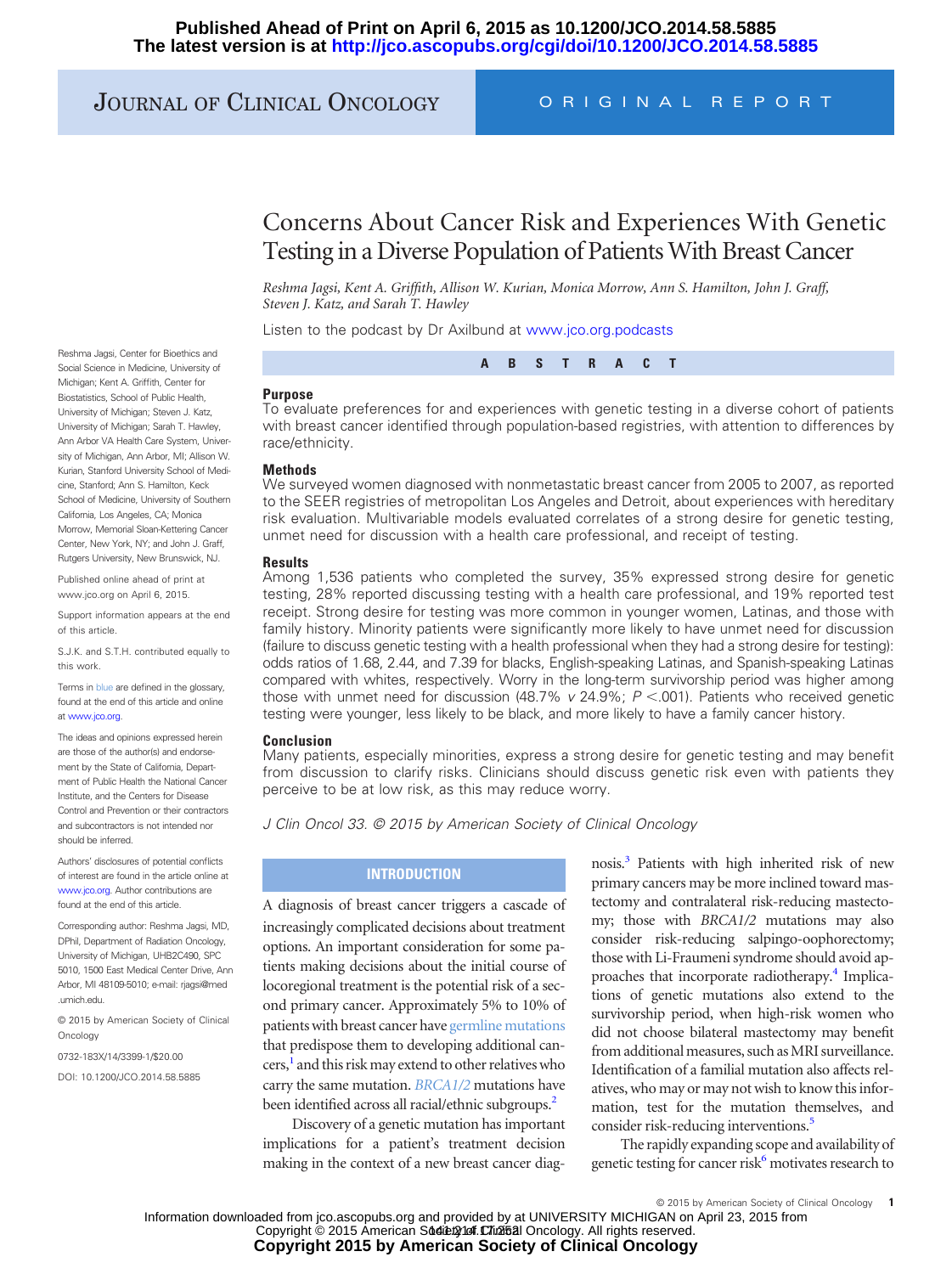examine patients' perspectives and experiences with testing. Most studies to date have focused on general or high-risk populations and have raised concerns about racial/ethnic disparities in knowledge and access.<sup>7</sup> The few studies that included cancer patients have been limited by smaller convenience samples, low participation rates, and few racial/ethnic minority patients. These studies have yielded conflicting results regardingwhether patientswith a personal history of cancer are more likely than others to desire or receive testing. In a 2002 survey of women with early-onset breast cancer who were identified through two breast cancer support groups, among the 21% completing questionnaires, 83% were aware of *BRCA* testing, and 12.5% had received testing.<sup>8</sup> More generalizable research is needed to understand which women diagnosed with breast cancer in the community desire and receive genetic testing.

Given gaps in knowledge about desire for and receipt of testing in patients with breast cancer, particularly racial/ethnic minorities and those not at high risk, we considered a diverse cohort of breast cancer survivors identified through population-based registries to examine patients' self-reported desire to receive genetic testing, whether they had unmet need for discussion (failed to discuss genetic testing with a health professional when they had a strong desire for testing), and whether they had received testing. We described reasons for test receipt and nonreceipt and explored associations between unmet need for discussion and worry about breast cancer during survivorship. Finally, we evaluated the correlates of desire for genetic testing, unmet need for discussion, and test receipt.

### **METHODS**

#### *Study Sample*

Our study sample originated from a longitudinal cohort study of women diagnosed with breast cancer in metropolitan Los Angeles and Detroit. We included patients age 20 to 79 years who were diagnosed with stage 0-III breast cancer between June 2005 and February 2007, as reported to the National Cancer Institute's Surveillance, Epidemiology, and End Results (SEER) population-based program registries in those regions.

We excluded patients with stage IV breast cancer and those who could not complete a questionnaire in English or Spanish. Asian women in Los Angeles were excluded because of enrollment in other studies. Latina (in Los Angeles) and black (in both Los Angeles and Detroit) patients were oversampled to ensure sufficient minority representation.

#### *Questionnaire Design and Content*

Questionnaires (Data Supplement) were based on existing literature, measures previously developed to assess relevant constructs, and theoretical models. We utilized standard techniques of content validation,<sup>9</sup> including systematic review by design experts<sup>10-[12](#page-6-10)</sup> and pretesting with 40 patients in three waves, including 12 detailed cognitive interviews.<sup>1</sup>

#### *Data Collection*

After IRB approval, patients were identified via rapid case ascertainment and surveyed a mean of 9 months after diagnosis (mean, 288 days; SD, 100), and again approximately four years later (mean, 1,524 days; SD, 143). To encourage response, we provided a \$10 cash incentive and used a modified Dillman method.<sup>15</sup> All materials were sent in English and Spanish to those with Spanish surnames.<sup>16</sup> The response rate to the baseline survey was 73%, and the response rate to the follow-up survey was 68%. Survey responses were combined into a single data set, into which clinical data from SEER were merged. More details regarding the flow of patients into the sample are provided in Appendix [Figure A1](#page-9-0) (online only).

#### *Measures*

SEER records provided clinical stage. In the baseline survey, we measured age, race/ethnicity (white, black, English-speaking Latina, and Spanishspeaking Latina), education ( $\leq$  high school  $\nu$  at least some college), insurance status (none, private, Medicare, or Medicaid), and family history of breast and/or ovarian cancer (in none  $\nu \geq 1$  first-degree relatives). We measured worry about implications for family in the baseline survey, by asking how true it was that the respondent had "worry that other members of my family might someday get the same illness I have" in the past 7 days.

We introduced the concept of genetic testing for cancer risk in the follow-up survey by describing tests that "look for gene mutations or changes, to see if women and their families have a greater risk of developing breast cancer in the future." We evaluated desire for testing by asking "How much did you want to have a genetic test for breast cancer risk?" We dichotomized responsesfor analysis (defining a "strong desire" as responses of "quite a bit" or "very much" rather than "somewhat," "a little bit," or "not at all"). We evaluated whether the patient had discussed testing with a health care professional through an item that inquired: "Did a genetic counselor, doctor, or other health professional talk with you about having a genetic test for breast cancer risk?" We further defined "unmet need for discussion" by using responses from these two items to define a subset of patients who expressed strong desire for testing but denied discussion with a health care professional. Finally, we evaluated test receipt with an item that inquired: "Have you ever had a genetic test for breast cancer risk?"

Patients who indicated they did receive the test were asked to check all that applied from among a list of reasons for desiring testing ("my doctor thought I should get tested," "I wanted more information about my own health," "I wanted more information for my family members," "my family wanted me to be tested," and "other"). Those who indicated they did not were asked reasons for not receiving testing (from among "my doctor didn't recommendit," "I didn'twantit," "myfamily didn'twantme to getit," "itwas too expensive," and "other").

We measured worry about breast cancer in the follow-up survey by asking how much the respondent worried about breast cancer coming back in the same breast, occurringin the other breast, or spreading to other parts of her body. Responses to the worry items were dichotomized for analysis as "very much" or "quite a bit" versus "somewhat," "a little bit," or "not at all."

### *Analytic Approach*

To allow statistical inferences to represent the original targeted population, we applied complex survey weights to the calculation of percentages and regression analyses. Design weights compensated for the oversampling of minorities and disproportionate selection across SEER sites; nonresponse weights compensated for the fact that women with certain characteristics were not as likely to respond to the surveys at each time point (Data Supplement). Analyses were conducted using SAS 9·2 (Cary, NC).

We first generated descriptive statistics for the sample, including rates of strong desire for testing, discussion of testing with a health care professional, and receipt of testing. We then evaluated correlates of expressing a strong desire for genetic testing, unmet need for discussion (a strong desire for testing but without a discussion with a health care professional), and genetic testing receipt. In each set of analyses, we first considered the following independent variables on bivariable analyses: age, race/ethnicity (white, black, Englishspeaking Latina, and Spanish-speaking Latina), disease type (in situ*v* invasive), education (high school or less *v* at least some college), insurance status (none, private, or governmental—Medicaid/Medicare), and family history of breast and/or ovarian cancer (in none *v* one or more first-degree relatives). Best multiple variable models were constructed using a backward elimination strategy, with all covariates first offered to the model, and covariates iteratively removed and the model recalculated, after consideration of the covariate's significance, its possible effect modification on the remaining covariates, and its impact on the overall model fit as computed by Akaike's information criterion for nested models. We also described concerns about impact on family, reasons for receipt and nonreceipt of testing, and evaluated associations between unmet need for discussion and worry about breast cancer during survivorship. Frequencies

Copyright © 2015 American Society of Cluzioal Oncology. All rights reserved. Information downloaded from jco.ascopubs.org and provided by at UNIVERSITY MICHIGAN on April 23, 2015 from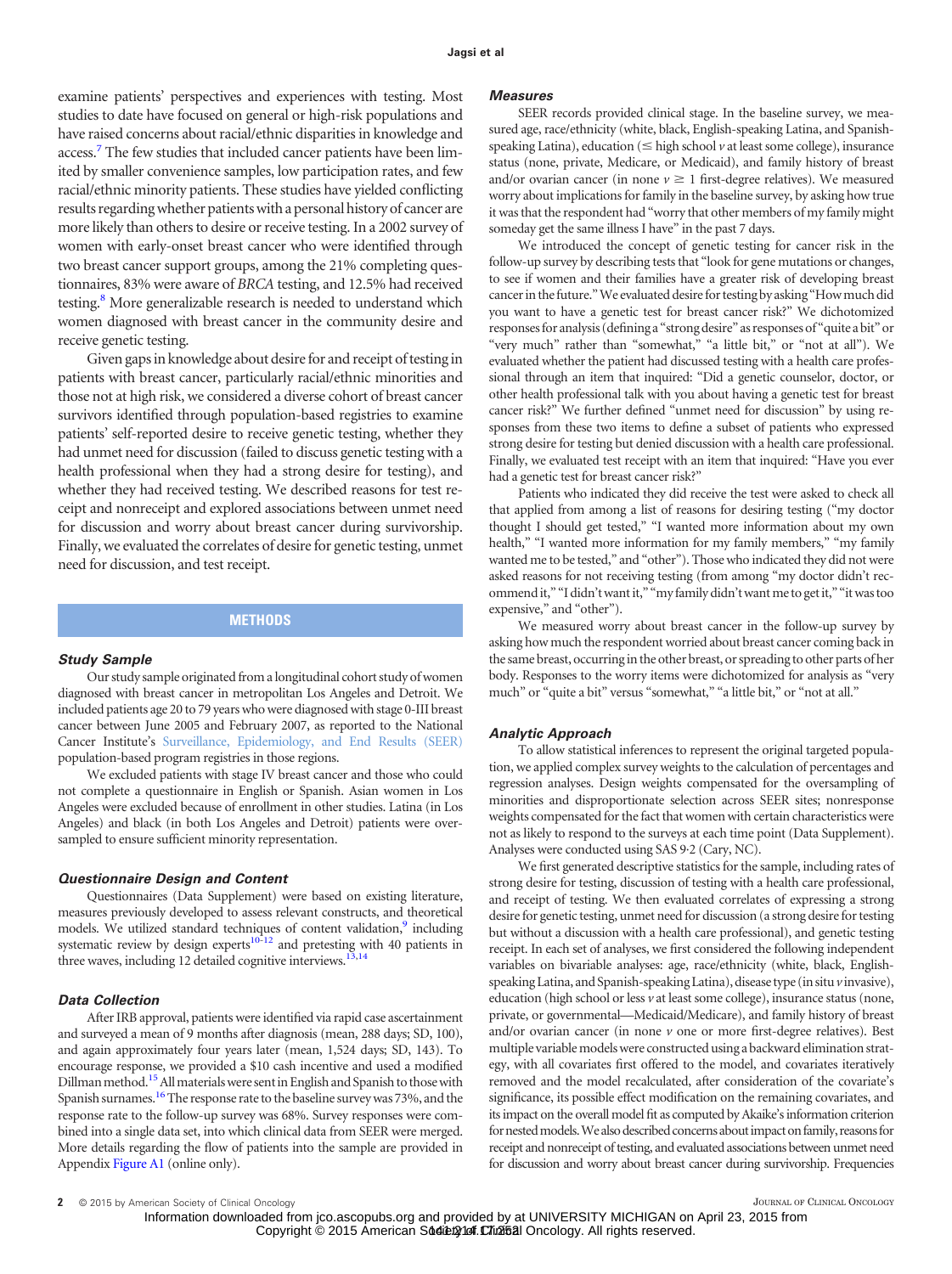between groups were compared statistically using the Rao-Scott  $\chi^2$  test. For all statistic tests,  $P$  values  $\leq .05$  were considered significant.

## <span id="page-2-0"></span>**RESULTS**

Of 3,133 women surveyed, 2,290 (73%) completed the baseline survey. Of these, 1,536 (68%) completed the follow-up survey and constituted the analytic sample.[Table 1](#page-2-0) reports the characteristics of these 1,536 patients.

| Table 1. Patient Demographic and Clinical Characteristics                                          |           |          |                                |  |  |
|----------------------------------------------------------------------------------------------------|-----------|----------|--------------------------------|--|--|
| Characteristic                                                                                     | No.       | %        | Weighted Mean<br>or Weighted % |  |  |
| <b>SEER</b> site                                                                                   |           |          |                                |  |  |
| Detroit                                                                                            |           | 694 45.2 |                                |  |  |
| Los Angeles                                                                                        |           | 842 54.8 |                                |  |  |
| Age at time of baseline survey, years                                                              |           |          |                                |  |  |
| Mean                                                                                               | 57.5      |          | 57.2                           |  |  |
| <b>SD</b>                                                                                          | 11.2      |          |                                |  |  |
| Race/ethnicity                                                                                     |           |          |                                |  |  |
| White                                                                                              |           | 728 47.4 | 41.8                           |  |  |
| <b>Black</b>                                                                                       |           | 380 24.7 | 17.1                           |  |  |
| Latina, English speaking                                                                           |           | 191 12.4 | 19.2                           |  |  |
| Latina, Spanish speaking                                                                           |           | 203 13.2 | 20.0                           |  |  |
| Other                                                                                              | 34        | 2.2      | 1.8                            |  |  |
| Education                                                                                          |           |          |                                |  |  |
| High school or less                                                                                |           | 564 36.7 | 41.7                           |  |  |
| At least some college                                                                              |           | 945 61.5 | 56.1                           |  |  |
| Missing/unknown                                                                                    | 27        | 1.8      | 2.2                            |  |  |
| Insurance status                                                                                   |           |          |                                |  |  |
| None                                                                                               | 104       | 6.8      | 9.2                            |  |  |
| Private                                                                                            | 1054 68.6 |          | 63.6                           |  |  |
|                                                                                                    |           |          |                                |  |  |
| Medicaid                                                                                           | 120       | 7.8      | 9.6                            |  |  |
| Medicare                                                                                           |           | 202 13.2 | 13.5                           |  |  |
| Missing/unknown                                                                                    | 56        | 3.6      | 4.1                            |  |  |
| Disease stage                                                                                      |           |          |                                |  |  |
| <b>DCIS</b>                                                                                        |           | 380 24.7 | 18.1                           |  |  |
| 1                                                                                                  |           | 553 36.0 | 34.3                           |  |  |
| $\overline{2}$                                                                                     |           | 425 27.7 | 32.7                           |  |  |
| 3                                                                                                  | 141       | 9.2      | 11.7                           |  |  |
| Missing/unknown                                                                                    | 37        | 2.4      | 3.2                            |  |  |
| Family history of breast and/or ovarian cancer                                                     |           |          |                                |  |  |
| None                                                                                               |           | 964 62.8 | 62.6                           |  |  |
| $\geq$ One first-degree relative                                                                   |           | 504 32.8 | 32.4                           |  |  |
| Missing/unknown                                                                                    | 68        | 4.4      | 5.0                            |  |  |
| Strongly wanted testing                                                                            |           |          |                                |  |  |
| Yes                                                                                                |           | 493 32.1 | 35.3                           |  |  |
| No                                                                                                 |           | 966 62.9 | 60.1                           |  |  |
| Missing/unknown                                                                                    | 77        | 5.0      | 4.6                            |  |  |
| Discussed genetic testing with a genetic<br>counselor, physician, or other health<br>professional? |           |          |                                |  |  |
| Yes                                                                                                |           | 432 28.1 |                                |  |  |
|                                                                                                    |           |          | 27.9                           |  |  |
| <b>No</b>                                                                                          |           | 957 62.3 | 62.5                           |  |  |
| I don't know                                                                                       |           | 136 8.9  | 8.8                            |  |  |
| Missing/unknown                                                                                    | 11        | 0.7      | 0.9                            |  |  |
| Received genetic testing                                                                           |           |          |                                |  |  |
| Yes                                                                                                | 269       | 17.5     | 18.6                           |  |  |
| No                                                                                                 | 1118      | 72.8     | 71.9                           |  |  |
| I don't know                                                                                       | 105       | 6.8      | 7.6                            |  |  |
| Missing/unknown                                                                                    | 44        | 2.9      | 2.0                            |  |  |

The sample was diverse, with 17% black and 39% Latina. A total of 42% had a high school education or less, 52% had stage 0-I disease, and 32% reported a family history of breast or ovarian cancer in a first degree relative. About a third of patients (35%) expressed a strong desire for genetic testing; 28% reported discussing testing with a health care professional; and 19% reported receipt of genetic testing. [Figure 1](#page-3-0) depicts variations by race/ethnicity in these responses.

[Table 2](#page-3-1) presents a multivariable model of the correlates of a strong desire for genetic testing. Strong desire for genetic testing was more common in younger women, Spanish-speaking Latinas, and those with a family cancer history. Of note, the strong desire for testing among Latinas was highly consistent with racial/ethnic differences in the expression of worry about implications for family members: 31.1% of blacks, 38.4% of whites, 56.7% of English-speaking Latinas, and 83.1% of Spanish-speaking Latinas  $(P < .001)$  reported that they were quite a bit or very worried that other members of the family might get breast cancer in the future.

Of the 493 patients who expressed a strong desire for testing, 196 (43.4%) did not have a relevant discussion with a health care professional ("unmet need for discussion"). [Table 3](#page-4-0) shows that minority patients were more likely to express unmet need for discussion after controlling for other factors (see also [Fig 2\)](#page-4-1). Spanish-speaking Latinas were nearly five times more likely to have unmet need for discussion about testing than white non-Latina patients. Worry about local recurrence, contralateral new primary, and/or distant metastases during survivorship was considerably higher among those who had unmet need for discussion: 48.7% of those with unmet need for discussion worried about breast cancer compared with 24.9% of those without unmet need  $(P < .001)$ .

[Table 4](#page-4-0) shows the correlates of receipt of genetic testing in this sample. Patients who ultimately received genetic testing were younger, more likely to be white than black, and more likely to have a family history of breast and/or ovarian cancer. Among patients who expressed strong desire for testing, 41.3% had testing. Of the 269 patients who had testing, 20.5% did not express a strong desire for testing. Those who received testing endorsed various reasons (Appendix [Fig](#page-10-0) [A2A,](#page-10-0) online only). These included perceived physician recommendation (65.2%), patients' desire for information relevant to family members (53.6%). Those who did not receiving testing also indicated a variety of reasons (Appendix [Fig A2B,](#page-10-0) online only). These included physician recommendation (64.9%) and personal choice (8.9%). Financial expense was cited as a reason for nonreceipt by 7.0%.

### **DISCUSSION**

In this study of diverse patients with breast cancer identified through population-based registries, about one-third strongly desired genetic testing. One in five reported test receipt, which was more common in whites than blacks, as well as those who were younger and had a family cancer history.Minority patientswere significantlymore likely to have unmet need for discussion in this context, and those with this unmet need were much more likely to express worry about breast cancer as long-term survivors.

Previous studies of desire for and uptake of genetic counseling in cancer-free patients have largely focused on populations of affluent white women, but noteworthy exceptions have identified racial/ethnic differences in attitudes, preferences, and decisions regarding genetic

**EXECUTE:**  $\omega$  and  $\omega$  and  $\omega$  and  $\omega$  and  $\omega$  and  $\omega$  and  $\omega$  and  $\omega$  and  $\omega$  and  $\omega$  and  $\omega$  and  $\omega$  and  $\omega$  and  $\omega$  and  $\omega$  and  $\omega$  and  $\omega$  and  $\omega$  and  $\omega$  and  $\omega$  and  $\omega$  and  $\omega$  and  $\omega$  and  $\omega$ Information downloaded from jco.ascopubs.org and provided by at UNIVERSITY MICHIGAN on April 23, 2015 from

Copyright © 2015 American Society of Cluzioal Oncology. All rights reserved.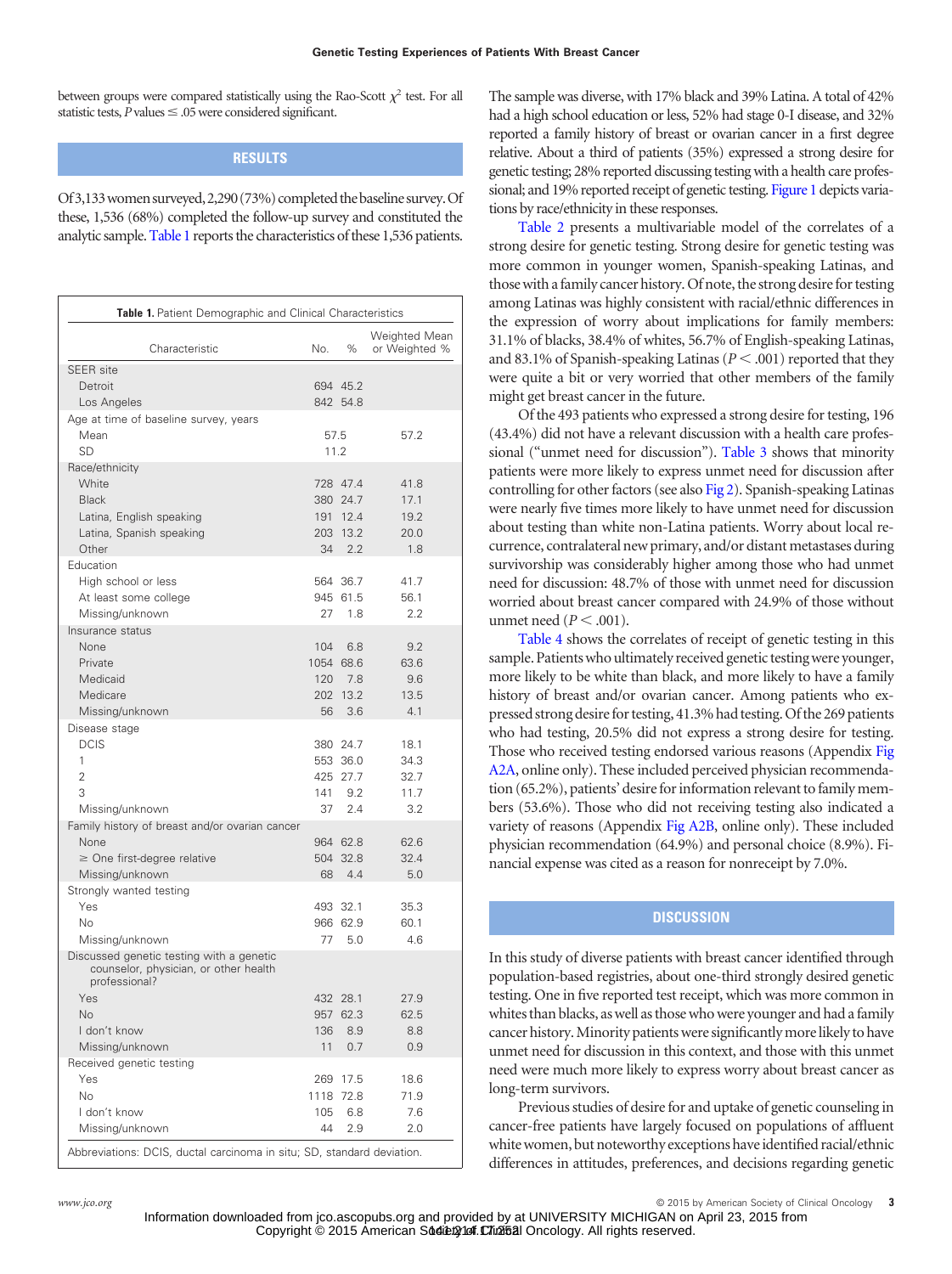

<span id="page-3-0"></span>Fig 1. Weighted percentages for wanting, discussing, and receiving genetic testing for breast cancer risk by race/ethnicity in a survey sample of 1,536 women diagnosed with early-stage breast cancer between 2005 and 2007 and reported to the population-based SEER registries of metropolitan Los Angeles and Detroit. Weighting includes both design weights compensating for oversampling of minorities and disproportionate selection across SEER sites, as well as nonresponse weights, as detailed in Methods and the Data Supplement.

testing.<sup>17[-24](#page-6-16)</sup> One study found that African American women with a family history of breast or ovarian cancer were less likely to receive genetic counseling than white women with a similar family history, even after adjustment for socioeconomic status, estimated probability of *BRCA1/2* mutation carriage, risk perception and worry, attitudes <span id="page-3-1"></span>about testing, and primary care physician discussion.<sup>7</sup> Studies of ovarian cancer patients have documented lack of awareness about *BRCA1/2* mutation testing, particularly in minorities.<sup>25</sup> Our findings suggest marked unmet need for discussion, particularly among Latinas with breast cancer, a group who may have elevated risk of *BRCA1*

| Characteristic                             | <b>Bivariate Associations</b> |              |                | Best Multivariable Model |              |               |  |
|--------------------------------------------|-------------------------------|--------------|----------------|--------------------------|--------------|---------------|--|
|                                            | <b>OR</b>                     | 95% CI       | $\overline{P}$ | 0 <sub>R</sub>           | 95% CI       | $\mathcal{P}$ |  |
| Age at diagnosis $(+ 1$ year)*             | 0.95                          | 0.93 to 0.96 | < 0.001        | 0.95                     | 0.93 to 0.96 | < .001        |  |
| Race/ethnicity                             |                               |              | < 0.001        |                          |              | < 0.001       |  |
| White                                      | 1.00                          |              |                | 1.00                     |              |               |  |
| <b>Black</b>                               | 1.14                          | 0.82 to 1.58 |                | 0.96                     | 0.67 to 1.67 |               |  |
| Latina, English speaking                   | 1.57                          | 1.07 to 2.30 |                | 1.32                     | 0.86 to 2.03 |               |  |
| Latina, Spanish speaking                   | 4.32                          | 2.95 to 6.35 |                | 3.64                     | 2.34 to 5.66 |               |  |
| Other                                      | 1.00                          | 0.38 to 2.64 |                | 1.09                     | 0.30 to 3.95 |               |  |
| Disease type                               |                               |              | .040           |                          |              |               |  |
| In situ                                    | 1.00                          |              |                |                          |              |               |  |
| Invasive                                   | 1.38                          | 1.02 to 1.87 |                |                          |              |               |  |
| Family history of breast or ovarian cancer |                               |              | .003           |                          |              | < 0.001       |  |
| <b>No</b>                                  | 1.00                          |              |                | 1.00                     |              |               |  |
| Yes                                        | 1.57                          | 1.17 to 2.11 |                | 1.73                     | 1.26 to 2.39 |               |  |
| Education                                  |                               |              | .011           |                          |              |               |  |
| High school or less                        | 1.00                          |              |                |                          |              |               |  |
| At least some college                      | 0.71                          | 0.54 to 0.93 |                |                          |              |               |  |
| Insurance                                  |                               |              | < 0.001        |                          |              |               |  |
| None                                       | 2.43                          | 1.52 to 3.89 |                |                          |              |               |  |
| Private                                    | 1.00                          |              |                |                          |              |               |  |
| Medicaid                                   | 1.40                          | 0.88 to 2.23 |                |                          |              |               |  |
| Medicare                                   | 0.66                          | 0.43 to 1.01 |                |                          |              |               |  |

Abbreviation: OR, odds ratio.

- Another way of summarizing the information regarding the association between age and strong desire would be that for a woman 20 years older than another—for example, a 65-year-old versus a 45-year-old woman—the OR for having strong desire would be 0.33 (95% CI, 0.26 to 0.43) in the bivariable analysis and 0.34 (95% CI, 0.25 to 0.46) in the multivariable analysis.

**4** © 2015 by American Society of Clinical Oncology JOURNAL OF CLINICAL ONCOLOGY

Copyright © 2015 American Society of Cluzioal Oncology. All rights reserved. Information downloaded from jco.ascopubs.org and provided by at UNIVERSITY MICHIGAN on April 23, 2015 from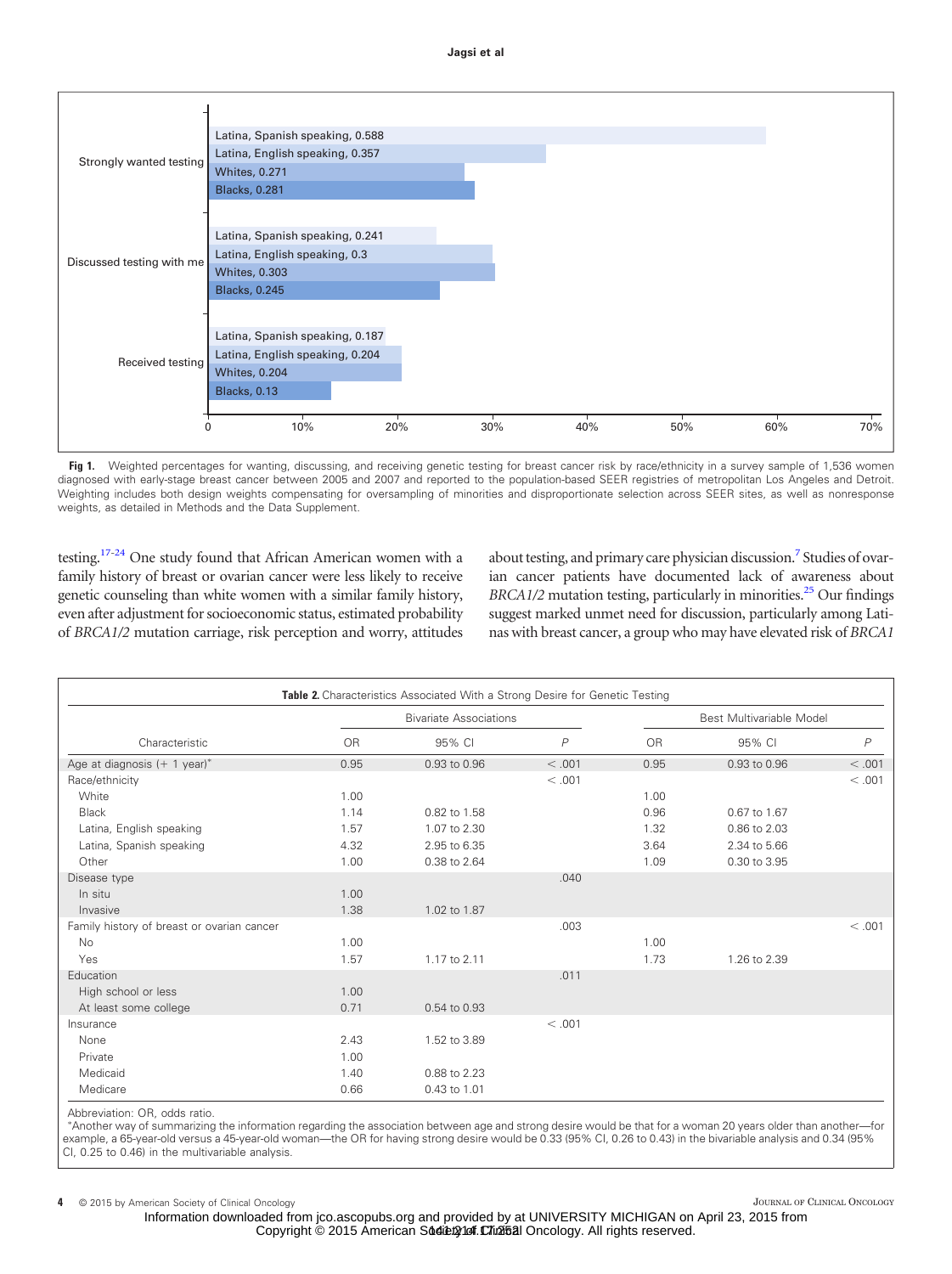| Characteristic                             | <b>Bivariate Associations</b> |               |         | Best Multivariable Model |               |         |  |
|--------------------------------------------|-------------------------------|---------------|---------|--------------------------|---------------|---------|--|
|                                            | <b>OR</b>                     | 95% CI        | P       | <b>OR</b>                | 95% CI        | P       |  |
| Age at diagnosis $(+ 1$ year)              | 0.99                          | 0.97 to 1.00  | .075    |                          |               |         |  |
| Race/ethnicity                             |                               |               | < 0.001 |                          |               | < 0.001 |  |
| White                                      | 1.00                          |               |         | 1.00                     |               |         |  |
| <b>Black</b>                               | 1.68                          | 1.00 to 2.80  |         | 1.64                     | 0.94 to 2.88  |         |  |
| Latina, English speaking                   | 2.44                          | 1.41 to 4.23  |         | 2.59                     | 1.44 to 4.63  |         |  |
| Latina, Spanish speaking                   | 7.39                          | 4.58 to 11.93 |         | 7.08                     | 4.22 to 11.89 |         |  |
| Other                                      | 3.36                          | 1.00 to 11.29 |         | 4.41                     | 1.10 to 17.62 |         |  |
| Disease type                               |                               |               | .686    |                          |               |         |  |
| In situ                                    | 1.08                          | 0.73 to 1.61  |         |                          |               |         |  |
| Invasive                                   | 1.00                          |               |         |                          |               |         |  |
| Family history of breast or ovarian cancer |                               |               | .028    |                          |               | .060    |  |
| <b>No</b>                                  | 1.60                          | 1.05 to 2.42  |         | 1.57                     | 0.98 to 2.50  |         |  |
| Yes                                        | 1.00                          |               |         | 1.00                     |               |         |  |
| Education                                  |                               |               | < 0.001 |                          |               |         |  |
| High school or less                        | 2.46                          | 1.73 to 3.51  |         |                          |               |         |  |
| At least some college                      | 1.00                          |               |         |                          |               |         |  |
| Insurance                                  |                               |               | < 0.001 |                          |               |         |  |
| None                                       | 3.76                          | 2.25 to 6.29  |         |                          |               |         |  |
| Private                                    | 1.00                          |               |         |                          |               |         |  |
| Medicaid                                   | 1.79                          | 1.01 to 3.15  |         |                          |               |         |  |
| Medicare                                   | 1.06                          | 0.59 to 1.90  |         |                          |               |         |  |

<span id="page-4-0"></span>**Table 3.** Characteristics Associated With Unmet Need for Discussion (a strong desire for testing but without a discussion of genetic testing with a medical

mutation carriage.<sup>26</sup> Attention to this disparity is necessary to ensure that all women diagnosed with breast cancer can make informed and preference-concordant decisions.

Previous studies have explored barriers to genetic testing, including affordability and insurance concerns,<sup>27</sup> including coverage. In one study, cost was described as very important by 23% of patients in a cancer risk assessment clinic<sup>20</sup>; numerous others reported that cost appears to influence testing uptake.<sup>25,[28,](#page-6-21)[29](#page-6-22)</sup> A survey of patients who



<span id="page-4-1"></span>**Fig 2.** Weighted percentages, by race/ethnicity, of unmet need for discussion (reporting a strong desire for genetic testing but failure to discuss this with a genetics counselor, physician, or other health professional) from a survey sample of 1,536 women diagnosed with early-stage breast cancer between 2005 and 2007 and reported to the population-based SEER registries of metropolitan Los Angeles and Detroit. Weighting includes both design weights compensating for oversampling of minorities and disproportionate selection across SEER sites, as well as nonresponse weights, as detailed in Methods and the Data Supplement.

experienced cancer genetic counseling identified misperceptions about insurance coverage. $30$  A relatively small proportion of our respondents endorsed financial concerns as a reason for nontesting, although it is possible that some women who had not discussed testing were unaware of the potential costs.

Of note, not all patients who express a strong desire for testing have significant probability of carrying a genetic mutation,<sup>5</sup> and some may misunderstand the distinction between a second primary cancer and a recurrence of the first cancer; simply discussing these issues might alleviate anxiety and not necessarily require testing to follow. Furthermore, studies have documented that patients tend to overestimate risk before genetic counseling.<sup>31</sup> Therefore, some patients with unmet need for discussion may harbor anxiety resulting from inaccurate risk perception, which might be resolved by provider discussion when testing is not clinically indicated. Our observation that patients with unmet need for discussion are more likely to express elevated levels of worry during survivorship supports this idea. Given the prevalence of misconceptions about genetic testing that may distort its use,<sup>32</sup> the infrequency of relevant discussion in breast cancer decision making that we observed in our 2006 cohort is concerning. These findings are even more relevant today given the exponential growth in news about genetic risk and rapidly increasing access to an expanded array of available genetic tests. Especially in today's climate, our results suggest that clinicians should proactively discuss genetic risk evenwith patients whom they perceive to be at low risk. Addressing this potentially missed clinical opportunity may alleviate worry and reduce confusion about the risks of subsequent primary cancers versus recurrence of the incident cancer.

Our finding that genetic testing receipt correlated with younger age and family cancer history is reassuring, since these are among the

Copyright © 2015 American Society of Cluabal Oncology. All rights reserved. Information downloaded from jco.ascopubs.org and provided by at UNIVERSITY MICHIGAN on April 23, 2015 from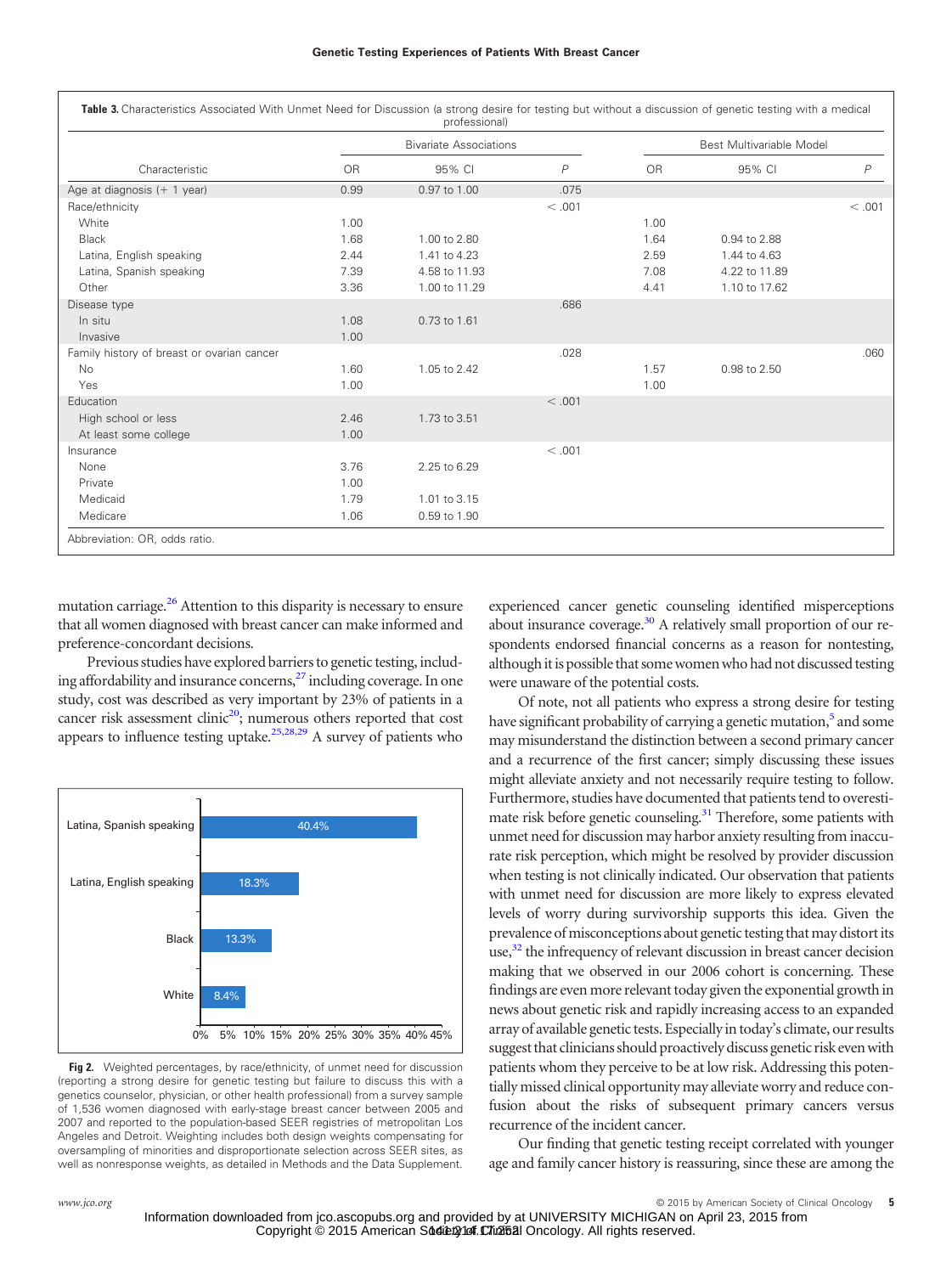| Characteristic                             | <b>Bivariate Associations</b> |              |         | Best Multivariable Model |              |                |  |
|--------------------------------------------|-------------------------------|--------------|---------|--------------------------|--------------|----------------|--|
|                                            | <b>OR</b>                     | 95% CI       | P       | <b>OR</b>                | 95% CI       | $\overline{P}$ |  |
| Age at diagnosis $(+ 1$ year)              | 0.92                          | 0.91 to 0.94 | < 0.001 | 0.91                     | 0.89 to 0.93 | < 0.001        |  |
| Race/ethnicity                             |                               |              | .133    |                          |              | .012           |  |
| White                                      | 1.00                          |              |         | 1.00                     |              |                |  |
| <b>Black</b>                               | 0.67                          | 0.43 to 1.03 |         | 0.45                     | 0.28 to 0.73 |                |  |
| Latina, English speaking                   | 1.00                          | 0.65 to 1.55 |         | 0.75                     | 0.45 to 1.22 |                |  |
| Latina, Spanish speaking                   | 1.02                          | 0.65 to 1.62 |         | 0.65                     | 0.39 to 1.10 |                |  |
| Other                                      | 0.33                          | 0.10 to 1.06 |         | 0.30                     | 0.07 to 1.19 |                |  |
| Disease type                               |                               |              | .036    |                          |              |                |  |
| In situ                                    | 1.00                          |              |         |                          |              |                |  |
| Invasive                                   | 1.51                          | 1.03 to 2.23 |         |                          |              |                |  |
| Family history of breast or ovarian cancer |                               |              | < 0.001 |                          |              | < .001         |  |
| No                                         | 1.00                          |              |         | 1.00                     |              |                |  |
| Yes                                        | 2.75                          | 1.94 to 3.90 |         | 3.11                     | 2.14 to 4.53 |                |  |
| Education                                  |                               |              | .012    |                          |              |                |  |
| High school or less                        | 1.00                          |              |         |                          |              |                |  |
| At least some college                      | 1.58                          | 1.11 to 2.26 |         |                          |              |                |  |
| Insurance                                  |                               |              | .023    |                          |              |                |  |
| None                                       | 1.00                          | 0.57 to 1.75 |         |                          |              |                |  |
| Private                                    | 1.00                          |              |         |                          |              |                |  |
| Medicaid                                   | 1.06                          | 0.58 to 1.94 |         |                          |              |                |  |
| Medicare                                   | 0.40                          | 0.23 to 0.73 |         |                          |              |                |  |

strongest predictors of deleterious mutation carriage. Women diagnosed with breast cancer younger than age 40 years have a 10% frequency of *BRCA1/2* mutation carriage even in the absence of family history, $33$  which substantially exceeds the general population fre-quency (1 in 400).<sup>34[-37](#page-6-28)</sup> Prior studies reported higher uptake of genetic testing among those with first-degree relatives affected by cancer and those diagnosed at younger ages.<sup>8[,20](#page-6-20)[,28](#page-6-21)[,38](#page-6-29)[,39](#page-6-30)</sup>

Although this study has substantial strengths, including a high response rate and a racially/ethnically diverse sample of patients with breast cancer from population-based registries, it also has limitations. First, it was limited to two geographic areas; women from other areas, particularly rural areas, may have different experiences and concerns. Second, like most studies of this topic, we relied on patient self-report. Although we tried to explain the concept of genetic testing clearly and carefully evaluated our questions with intensive pretesting, it is possible that some respondents misconstrued the questions or remembered experiences inaccurately. Future research should consider complementary methods, such as analysis of taped interactions between providers and patients, to confirm these observations. Third, it is possible that associations observed were not causal. For example, the association between unmet need for discussion and worry might be confounded by an unmeasured variable (such as personality predisposition). Finally, we included only women; men with breast cancer may have different experiences with genetic testing that merit additional exploration in future work.<sup>40</sup>

In conclusion, we observed significant racial/ethnic variation in experiences with genetic evaluation and discussions of hereditary risk in this diverse sample of patients with breast cancer drawn from two population-based registries. Notably, we found a concerning unmet need for discussion that was more common among minorities. Although clinicians may fear that discussion of genetic risk will amplify the stress of a breast cancer diagnosis, $41$  many patients, especially minorities, appear likely to benefit from discussion to clarify their true risks. Public awareness of genetic testing has increased rapidly, in relation to recent judicial opinions, celebrity testing disclosures, and direct-to-consumer marketing.<sup>42-[44](#page-6-34)</sup> Therefore, it is critical to recognize that patients with breast cancer, even those lacking recognized risk factors for deleterious mutation carriage, may nevertheless desire and benefit from an explicit discussion of genetic risk and its implications for their care.

Testing itself cannot and should not take the place of considered discussions of risk between physician and patient. This study suggests that discussions regarding the actual risk of a hereditary syndrome are critical, particularly in vulnerable populations. Physicians must take care to explain the difference between the risk of new primary cancer and recurrence of the incident cancer. Such discussions are essential to help patients at higher risk to access testing while also helping patients at lower risk to appropriately avoid testing without leaving lingering worry.

### **AUTHORS' DISCLOSURES OF POTENTIAL CONFLICTS OF INTEREST**

Disclosures provided by the authors are available with this article at [www.jco.org.](http://www.jco.org)

### **AUTHOR CONTRIBUTIONS**

**Conception and design:** Reshma Jagsi, Monica Morrow, Ann S. Hamilton, John J. Graff, Steven J. Katz, Sarah T. Hawley

Copyright © 2015 American Society of Cluzioal Oncology. All rights reserved. Information downloaded from jco.ascopubs.org and provided by at UNIVERSITY MICHIGAN on April 23, 2015 from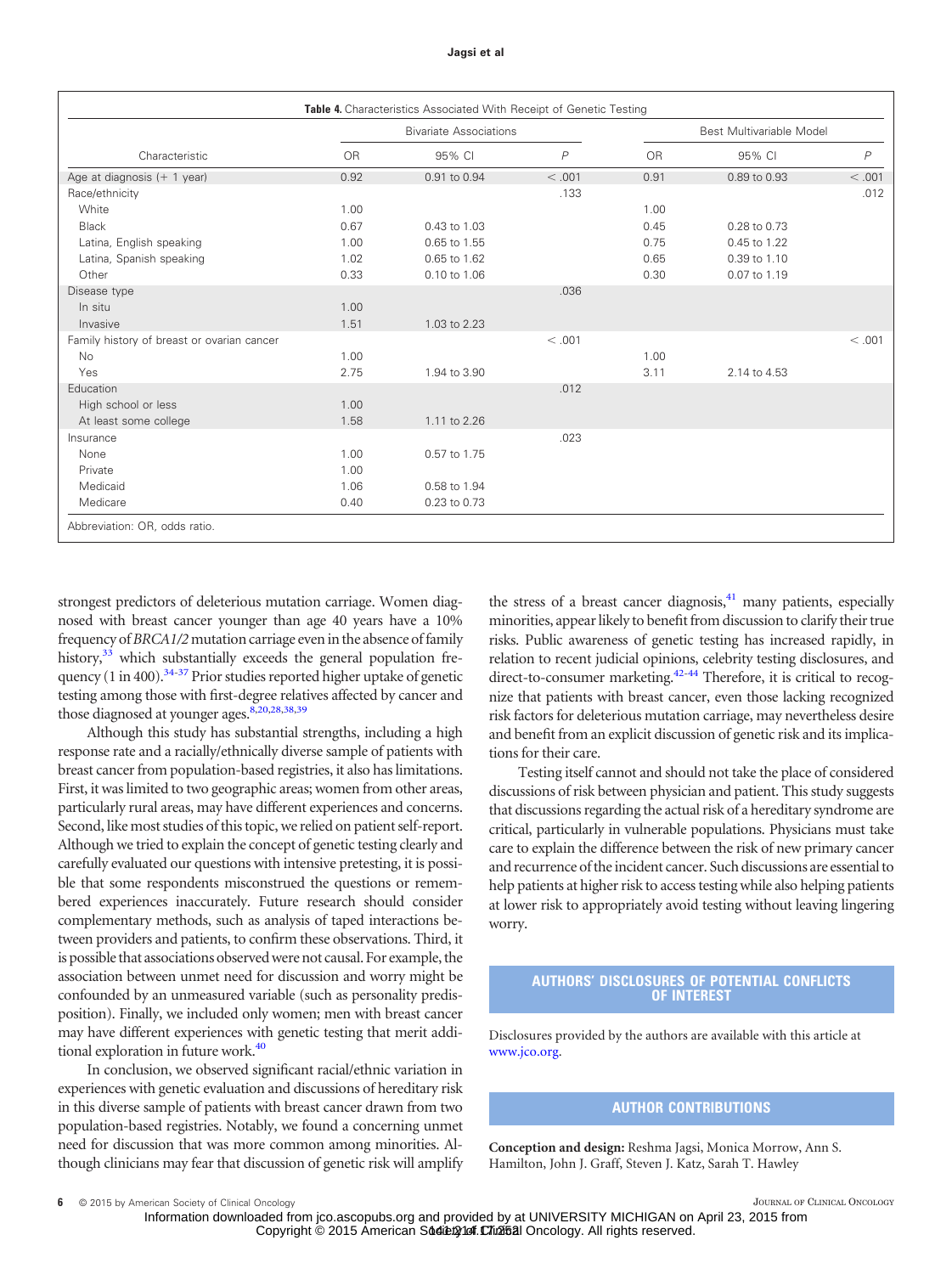**Financial support:** Sarah T. Hawley **Administrative support:** Steven J. Katz **Collection and assembly of data:** Kent A. Griffith, Ann S. Hamilton, John J. Graff

#### **REFERENCES**

<span id="page-6-0"></span>**1.** Ford D, Easton D: The genetics of breast and ovarian cancer. Br J Cancer 72:805-812, Oct 1995

<span id="page-6-1"></span>**2.** Kurian AW: BRCA1 and BRCA2 mutations across race and ethnicity: distribution and clinical implications. Curr Opin Obstet Gynecol 22:72-78, 2010

<span id="page-6-2"></span>**3.** Wevers MR, Hahn DE, Verhoef S, et al: Breast cancer genetic counseling after diagnosis but before treatment: a pilot study on treatment consequences and psychological impact. Patient Educ Couns 89:89-95, 2012

<span id="page-6-3"></span>**4.** Schneider K, Zelley K, Nichols K, et al: Li-Fraumeni Syndrome, in Pagon R (ed): GeneReviews. Seattle, WA, University of Washington, Seattle, 1999

<span id="page-6-4"></span>**5.** Daly MB, Pilarski R, Axilbund JE, et al: Genetic/familial high-risk assessment: breast and ovarian. J Natl Compr Canc Netw 12:1326-1338, 2014

<span id="page-6-5"></span>**6.** Kurian AW, Hare EE, Mills MA, et al: Clinical evaluation of a multiple-gene sequencing panel for hereditary cancer risk assessment. J Clin Oncol 32:2001-2009, 2014

<span id="page-6-6"></span>**7.** Armstrong K, Micco E, Carney A, et al: Racial differences in the use of BRCA1/2 testing among women with a family history of breast or ovarian cancer. JAMA 293:1729-1736, 2005

<span id="page-6-7"></span>**8.** Peters N, Domchek SM, Rose A, et al: Knowledge, attitudes, and utilization of BRCA 1/2 testing among women with early-onset breast cancer. Genet Test 9:48-53, 2005

<span id="page-6-8"></span>**9.** Fowler FJ: Improving Survey Questions: Design and Evaluation (Applied Social Research Methods). Thousand Oaks, CA, SAGE Publications, 1995

<span id="page-6-9"></span>**10.** Katz SJ, Lantz PM, Paredes Y, et al: Breast cancer treatment experiences of Latinas in Los Angeles county. Am J Public Health 95:2225-2230, 2005

**11.** Hawley ST, Griggs JJ, Hamilton AS, et al: Decision involvement and receipt of mastectomy among racially and ethnically diverse patients with breast cancer. J Natl Cancer Inst 101:1337-1347, 2009

<span id="page-6-10"></span>**12.** Zikmund-Fisher BJ, Smith DM, Ubel PA, et al: Validation of the subjective numeracy scale: Effects of low numeracy on comprehension of risk communications and utility elicitations. Med Decis Making 27:663-671, 2007

<span id="page-6-11"></span>**13.** Willis GB: Cognitive Interviewing: A Tool for Improving Questionnaire Design. Thousand Oaks, CA, Sage Publications, Inc, 2005

<span id="page-6-12"></span>**14.** Mauceri S: Cognitive interviewing: A tool for improving questionnaire design. Int J Soc Res Methodol 11:79-83, 2008

<span id="page-6-13"></span>**15.** Dillman DA, Smyth JD, Christian LM: Internet, Mail, and Mixed-Mode Surveys: The Tailored Design Method (ed 3). Hoboken, NJ, John Wiley & Sons, 2009

<span id="page-6-14"></span>**16.** Hamilton AS, Hofer TP, Hawley ST, et al: Latinas and breast cancer outcomes: Population based sampling, ethnic identity, and acculturation assessment. Cancer Epidemiol Biomarkers Prev 18: 2022-2029, 2009

<span id="page-6-15"></span>**17.** Hughes C, Gomez-Caminero A, Benkendorf J, et al: Ethnic differences in knowledge and attitudes about BRCA1 testing in women at increased risk. Patient Educ Couns 32:51-62, 1997

**18.** Mogilner A, Otten M, Cunningham J, et al: Awareness and attitudes concerning BRCA gene testing. Ann Surg Oncol 5:608-612, 1998

**19.** Lerman C, Hughes C, Benkendorf JL, et al: Racial differences in testing motivation and psychological distress following pretest education for BRCA1 gene testing. Cancer Epidemiol Biomarkers Prev 8:361-367, 1999

<span id="page-6-20"></span>**20.** Armstrong K, Calzone K, Stopfer J, et al: Factors associated with decisions about clinical BRCA1/2 testing. Cancer Epidemiol Biomarkers Prev 9:1251-1254, 2000

**21.** Armstrong K, Weber B, Stopfer J, et al: Early use of clinical BRCA1/2 testing: Associations with race and breast cancer risk. Am J Surg Genet A 117A:154-160, 2003

**22.** Meiser B, Butow P, Barratt A, et al: Attitudes to genetic testing for breast cancer susceptibility in women at increased risk of developing hereditary breast cancer. J Med Genet 37:472-476, 2000

**23.** Kinney A, Croyle RT, Dudley WN, et al: Knowledge, attitudes, and interest in breast-ovarian cancer gene testing: A survey of a large African-American kindred with a BRCA1 mutation. Prev Med 33:543- 551, 2001

<span id="page-6-16"></span>**24.** Peters N, Rose A, Armstrong K: The association between race and attitudes about predictive genetic testing. Cancer Epidemiol Biomarkers Prev 13:361-365, 2004

<span id="page-6-17"></span>**25.** Lacour RA, Daniels MS, Westin SN, et al: What women with ovarian cancer think and know about genetic testing. Gynecol Oncol 111:132-136, 2008

<span id="page-6-18"></span>**26.** John EM, Miron A, Gong G, et al: Prevalence of pathogenic BRCA1 mutation carriers in 5 U.S. racial/ethnic groups. JAMA 298:2869-2876, 2007

<span id="page-6-19"></span>**27.** Peterson EA, Milliron KJ, Lewis KE, et al: Health insurance and discrimination concerns and BRCA1/2 testing in a clinic population. Cancer Epidemiol Biomarkers Prev 11:79-87, 2002

<span id="page-6-21"></span>**28.** Chaliki H, Loader S, Levenkron JC, et al: Women's receptivity to testing for a genetic susceptibility to breast cancer. Am J Public Health 85:1133- 1135, 1995

<span id="page-6-22"></span>**29.** Lee SC, Bernhardt BA, Helzlsouer KJ: Utilization of BRCA1/2 genetic testing in the clinical setting. Cancer 94:1876-1885, 2002

<span id="page-6-23"></span>**30.** Kausmeyer DT, Lengerich EJ, Kluhsman BC, et al: A survey of patients' experiences with the cancer genetic counseling process: Recommendations for cancer genetics programs. J Genet Couns 15:409-431, 2006

**Data analysis and interpretation:** Reshma Jagsi, Kent A. Griffith, Allison

W. Kurian, Monica Morrow, Steven J. Katz, Sarah T. Hawley

**Manuscript writing:** All authors **Final approval of manuscript:** All authors

> <span id="page-6-24"></span>**31.** Rantala J, Platten U, Lindgren G, et al: Risk perception after genetic counseling in patients with increased risk of cancer. Hered Cancer Clin Pract 7:15, 2009

> <span id="page-6-25"></span>**32.** Rose AL, Peters N, Shea JA, et al: Attitudes and misconceptions about predictive genetic testing for cancer risk. Community Genet 8:145-151, 2005

> <span id="page-6-26"></span>**33.** Domchek SM, Eisen A, Calzone K, et al: Application of breast cancer risk prediction models in clinical practice. J Clin Oncol 21:593-601, 2003

> <span id="page-6-27"></span>**34.** Risch HA, McLaughlin JR, Cole DE, et al: Population BRCA1 and BRCA2 mutation frequencies and cancer penetrances: A kin-cohort study in Ontario, Canada. J Natl Cancer Inst 98:1694-1706, 2006

> **35.** Couch FJ, DeShano ML, Blackwood MA, et al: BRCA1 mutations in women attending clinics that evaluate the risk of breast cancer. N Engl J Med 336:1409-1415, 1997

> **36.** Malone KE, Daling JR, Thompson JD, et al: BRCA1 mutations and breast cancer in the general population: Analyses in women before age 35 years and in women before age 45 years with first-degree family history. JAMA 279:922-929, 1998

> <span id="page-6-28"></span>**37.** Whittemore AS, Gong G, John EM, et al: Prevalence of BRCA1 mutation carriers among U.S. non-Hispanic Whites. Cancer Epidemiol Biomarkers Prev 13:2078-2083, 2004

> <span id="page-6-29"></span>**38.** Lerman C, Seay J, Balshem A, et al: Interest in genetic testing among first-degree relatives of patients with breast cancer. Am J Med Genet 57:385- 392, 1995

> <span id="page-6-30"></span>**39.** Lodder L, Frets PG, Trijsburg RW, et al: Attitudes and distress levels in women at risk to carry a BRCA1/BRCA2 gene mutation who decline genetic testing. Am J Med Genet 119A:266-272, 2003

> <span id="page-6-31"></span>**40.** Hallowell N, Ardern-Jones A, Eeles R, et al: Men's decision-making about predictive BRCA1/2 testing: The role of family. J Genet Couns 14:207- 217, 2005

> <span id="page-6-32"></span>**41.** Ardern-Jones A, Kenen R, Eeles R: Too much, too soon? Patients and health professionals' views concerning the impact of genetic testing at the time of breast cancer diagnosis in women under the age of 40. Eur J Cancer Care (Engl) 14:272-281, 2005

> <span id="page-6-33"></span>**42.** Offit K, Bradbury A, Storm C, et al: Gene patents and personalized cancer care: Impact of the myriad case on clinical oncology. J Clin Oncol 31: 2743-2748, 2013

> **43.** Borzekowski DL, Guan Y, Smith KC, et al: The Angelina effect: Immediate reach, grasp, and impact of going public. Genet Med 16:516-521, 2014

> <span id="page-6-34"></span>**44.** Mouchawar J, Hensley-Alford S, Laurion S, et al: Impact of direct-to-consumer advertising for hereditary breast cancer testing on genetic services at a managed care organization: A naturally-occurring experiment. Genet Med 7:191-197, 2005

### *Support*

Supported by Grants No. R01 CA109696 and R01 CA088370 from the National Cancer Institute (NCI) to the University of Michigan. R.J. was supported by Mentored Research Scholar Grant No. MRSG-09-145-01 from the American Cancer Society. S.J.K. was supported by an Established Investigator Award in Cancer Prevention, Control, Behavioral, and Population Sciences Research from the NCI (K05CA111340). The collection of Los Angeles County cancer incidence data used in this study was supported by the California Department of Public Health as part of the statewide

*www.jco.org* © 2015 by American Society of Clinical Oncology **7**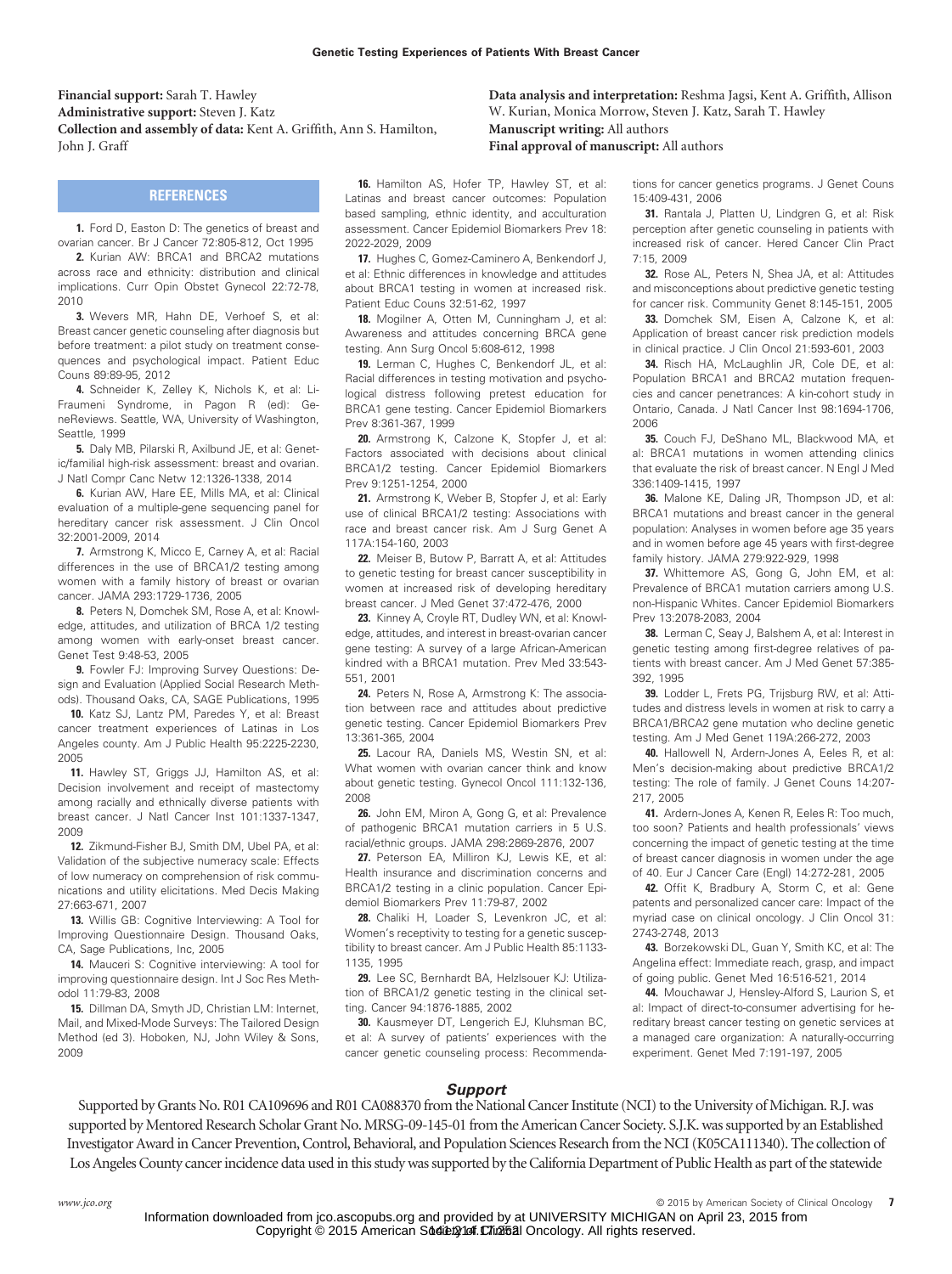cancer reporting program mandated by California Health and Safety Code Section 103885, by the NCI SEER program under Contract No. N01-PC-35139 awarded to the University of Southern California and Contract No. N01-PC-54404 awarded to the Public Health Institute, and by the Centers for Disease Control and Prevention National Program of Cancer Registries under Agreement No. 1U58DP00807-01 awarded to the Public Health Institute. The collection of metropolitan Detroit cancer incidence data was supported by NCI SEER program Contract No. N01-PC-35145.

■■■

### **GLOSSARY TERMS**

*BRCA1***:** a tumor suppressor gene known to play a role in repairing DNA breaks. Mutations in this gene are associated with increased risks of developing breast or ovarian cancer.

*BRCA2***:** a tumor suppressor gene whose protein product is involved in repairing chromosomal damage. Although structurally different from *BRCA1, BRCA2* has cellular functions similar to *BRCA1. BRCA2* binds to RAD51 to fix DNA breaks caused by

irradiation and other environmental agents. Also known as the breast cancer 2 early onset gene.

**germline mutation:** an inherited variation in the lineage of germ cells. Germline mutations can be passed on to offspring.

**Surveillance, Epidemiology, and End Results (SEER):** a national cancer registry that collects information from all incident malignancies in multiple geographic areas of the United States.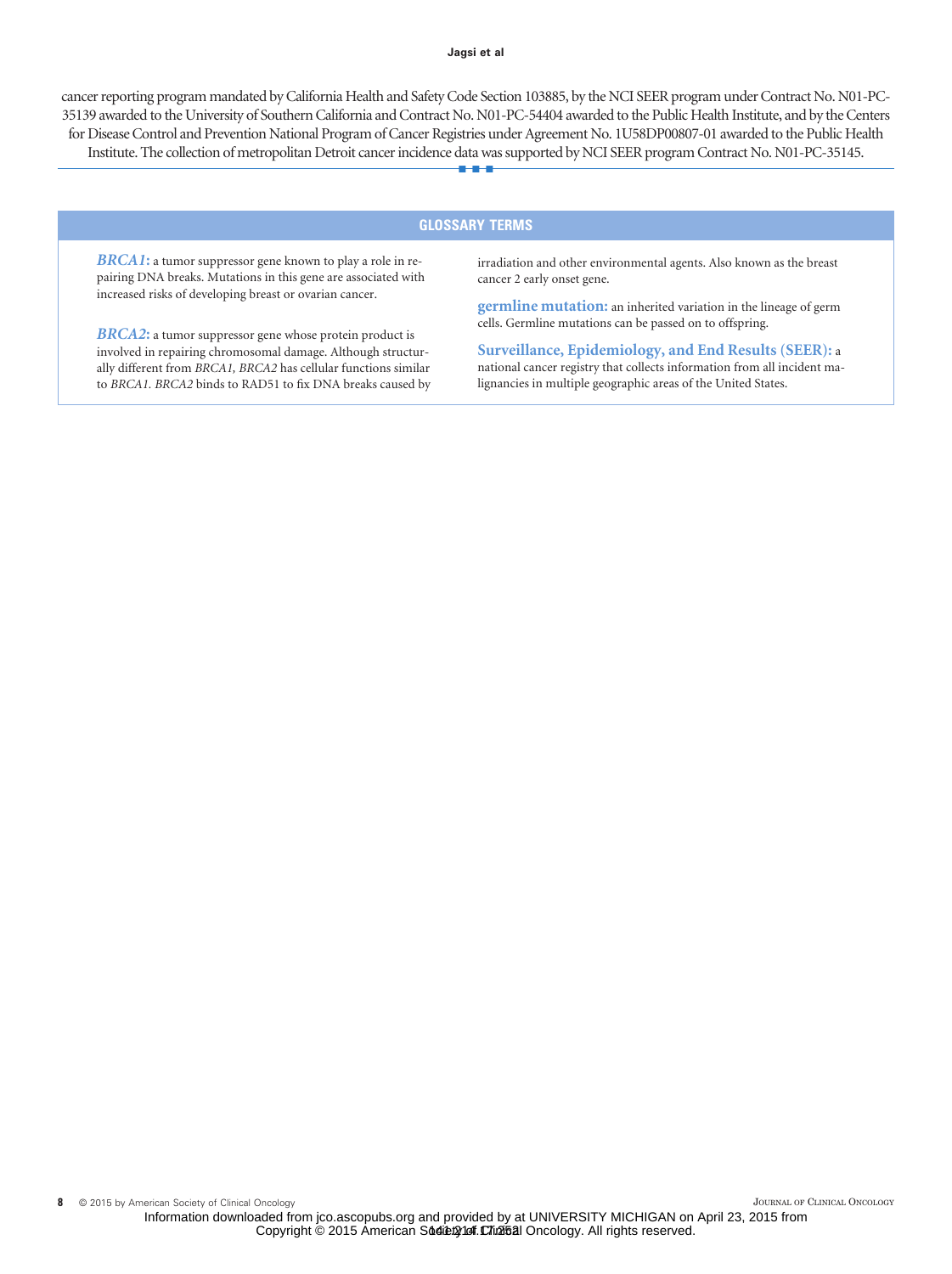### **AUTHORS' DISCLOSURES OF POTENTIAL CONFLICTS OF INTEREST**

### **Concerns About Cancer Risk and Experiences With Genetic Testingin a Diverse Population of PatientsWith Breast Cancer**

*The following represents disclosure information provided by authors of this manuscript. All relationships are considered compensated. Relationships are* self-held unless noted. I = Immediate Family Member, Inst = My Institution. Relationships may not relate to the subject matter of this manuscript. For more *information about ASCO's conflict of interest policy, please refer to [www.asco.org/rwc](http://www.asco.org/rwc) or [jco.ascopubs.org/site/ifc.](http://jco.ascopubs.org/site/ifc)*

**Reshma Jagsi Employment:** University of Michigan **Honoraria:** International Journal of Radiation Oncology Biology Physics **Consulting or Advisory Role:** Eviti **Research Funding:** AbbVie (Inst)

**Kent A. Griffith** No relationship to disclose

**Allison W. Kurian Research Funding:** Myriad Genetics, Invitae

**Monica Morrow** No relationship to disclose **Ann S. Hamilton** No relationship to disclose

**John J. Graff** No relationship to disclose

**Steven J. Katz** No relationship to disclose

**Sarah T. Hawley** No relationship to disclose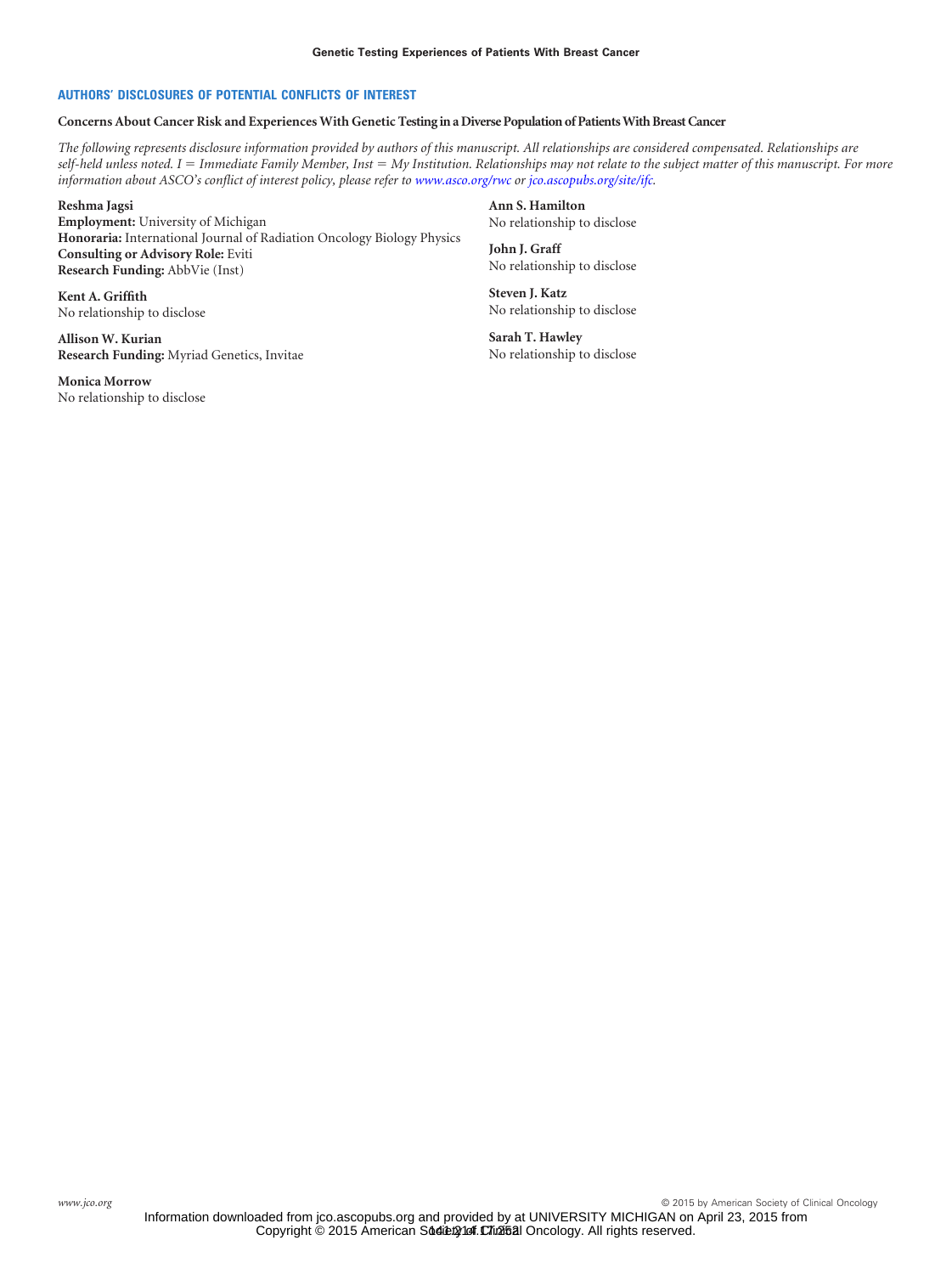### *Acknowledgment*

We acknowledge the outstanding work of our project staff: Barbara Salem, MS, MSW, Rebecca Morrison, MPH, and Ashley Gay, BA (University of Michigan); Ain Boone, BA, Cathey Boyer, MSA, and Deborah Wilson, BA (Wayne State University); and Alma Acosta, Mary Lo, MS, Norma Caldera, Marlene Caldera, and Maria Isabel Gaeta (University of Southern California). All of these individuals received compensation for their assistance. We thank the American College of Surgeons Commission on Cancer (David Winchester, MD, and Connie Bura) and the National Cancer Institute Outcomes Branch (Neeraj Arora, PhD, and Steven Clauser, PhD) for their support. We acknowledge with gratitude the patients with breast cancer who responded to our survey.

### *Appendix*



<span id="page-9-0"></span>Fig A1. Patient flow into the study. This figure depicts the flow of patients into the study from those initially identified to the final analytic sample.